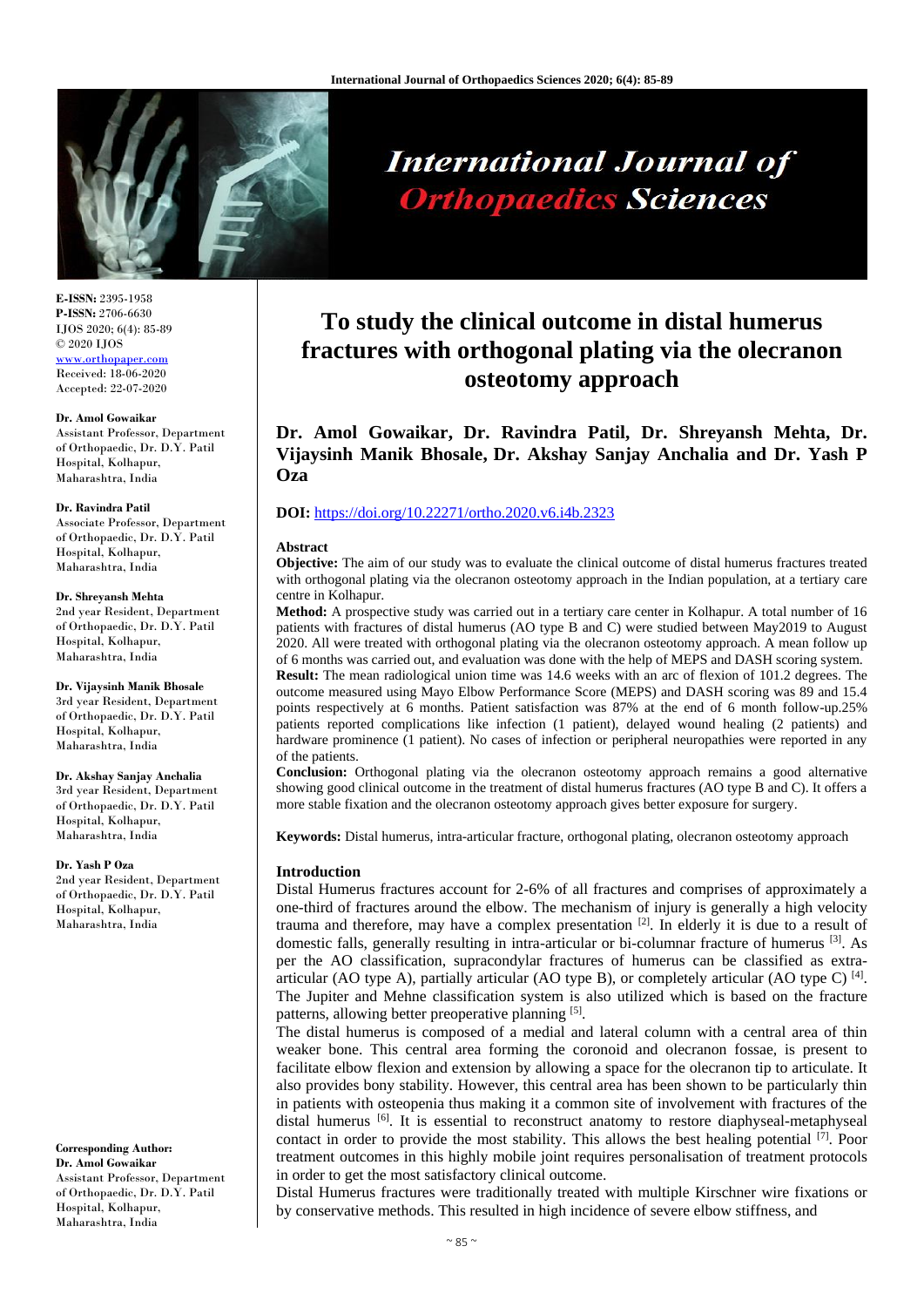malunion among other complications causing loss of function. This method cannot be used in elderly patients with severe medical co-morbiditiesor those unfit for anaesthesia.

Therefore, the current trend of management for distal humerus fractures is Open Reduction and Internal Fixation (ORIF) with bicolumnar plating to achieve anatomical reduction, maintainjoint congruity, maintain stable fixation of elbow joint and avoidance of complications  $[7, 9]$ .

In cases where it is difficult to do ORIF, like for fractures with significant comminution or in low lambda type (Mehne classification), it is suggested that Total Elbow Arthroplasty is a better alternative [10]. However, a recent meta-analysis has shown similar clinical outcomes with respect to Total Elbow Arthroplasty and ORIF.

Taking into account the unique anatomy of the distal end of humerus, various types of implants have been used. The implants must be strong enough to withstand the bending forces until the union of fracture fragments is achieved. Hence, in our study a standardised 3.5mm pre-contoured locking and non-locking plates were used.

The anatomical placement of plates is highly debated as to the position of the plates to achieve maximum stability and maintain anatomical reduction. Orthogonal (90-90) plating or perpendicular plating involves placement of one plate on the medial column and another over the posterolateral column. This results in better stability and maintaining anatomical reduction.

# **Aim**

The aim of our study was to evaluate the clinical outcome of distal humerus fractures treated with orthogonal plating via the olecranon osteotomy approach in the Indian population at a tertiary care centre in Kolhapur.

# **Materials and Methods**

This is a prospective study done from May 2019 to August 2020, in 16patients of distal humerus fractures with AO type B and C. All patients were treated with orthogonal plating via the olecranon osteotomy approach in a tertiary care centre in Kolhapur. All patients included in our study were between 18 to 60 years of age. Simple Random method was used for the study as sampling method.

# **Inclusion Criteria**

- All Patients with AO Classification AO Type B and C.
- Closed fractures and Gustilo Anderson classification upto Type 2.
- All patients with pre-anaesthetic fitness.

# **Exclusion Criteria**

- All compound fractures with Gustilo-Anderson Type 3.
- **Patients with prior surgery around the elbow joint.**
- **Patients with prior ulnar neuropathy.**

Plain radiographs of the concerned elbow with AP (anteroposterior) and Lateral views were taken along with CT of the concerned elbow with 3D reconstruction. All the necessary investigations for pre-operative anaesthetic fitness were also done.

Written informed consent was taken from all patientsprior to surgery.

The Mayo Elbow Performance Score (MEPS) and Disability of Arm Shoulder and Hand Score (DASH) were used as evaluation criteria for the calculation of functional outcome of the patient.

## **Surgical Technique**

All 16 Patients were operated at a tertiary care center in Kolhapur. All patients were operated under regional anaesthesia. Pneumatic Tourniquet was used in all cases. All patients were operated in lateral position with side arm attachment.



**Fig 1:** Lateral Position with side arm

Elbow was exposed posteriorly through a midline incision of about 15 cm beginning proximal to the tip of olecranon and extending distally towards the forearm with slight radial deviation. In all cases ulnar nerve was isolated, tagged and retracted to avoid any damage.



**Fig 2:** Intra operative images

In all cases intra articular Chevron Osteotomy was performed to expose the joint with help of a thin osteotome and multiple drill holes. The olecranon process along with the insertion of

triceps muscle was elevated proximally. Fracture was reduced with help of Kirchner wires and bone reduction clamps under image intensifier guidance. Medial and lateral columns were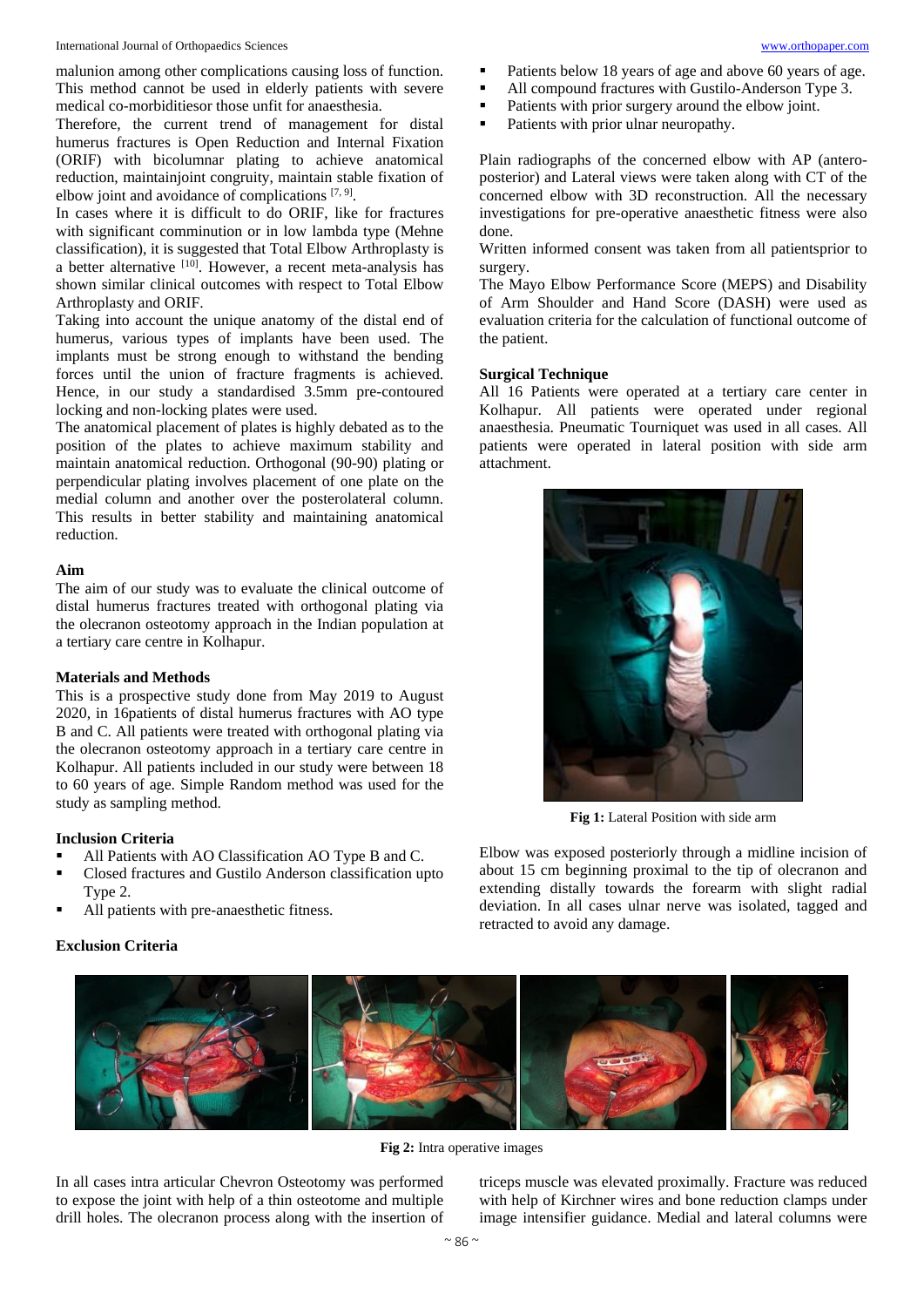International Journal of Orthopaedics Sciences [www.orthopaper.com](http://www.orthopaper.com/)

reconstructed with the help of 3.5 mm precontoured locking plates and appropriate screws.

Intraoperatively, elbow joint was checked for stability and for anatomical reduction.

Olecranon osteotomy was fixed with Tension Band wiring and closure was done in layers with suction drain no. 12, kept and removed post-operatively on the 2nd day. All patients were given an above elbow slab with arm sling for upto 3 weeks. Limb elevation was given for 48 hours in the postoperative period to reduce swelling. Intravenous antibiotic coverage and analgesics were given till post-operative day 2 and thereafter only oral analgesics were continued until day 5. Suture removal was done on 14<sup>th</sup> day post-operatively. Physiotherapy for intermittent mobilisation was started from day 5 onwards, while continuing with the above elbow slab. Aggressive physiotherapy was started after 3 weeks postoperatively.

## **Results**

A total of 17 patients were included in the study. One patient was lost to follow up. Of the remaining 16 patients, the mean age of the patient was 40 years. 10 patients (63%) were males, and 6 patients (37%) were females. Right sided involvement (13 patients) was more frequent in the study than left side involvement (3 patients). 12 patients (75%) sustained the fracture due to road traffic accidents and4 patients (25%) had a history of domestic fall. All the fractures were classified using the AO Classification system. 4 patients (25%) were AO type B whereas 12 patients (75%) were AO type C fractures respectively.

The mean time taken between onset of injury and surgical intervention was 4.1 days. The average duration of surgery was 94 minutes. There were no cases of neurovascular injury encountered in the present study. The average duration of the radiological union was 14 weeks in 10 (60%) cases, 15 weeks in 4(25%) cases, 19 weeks in 2 (15%) cases.



Hardware prominence was seen in 1(6.25%), infection in 1(6.25%) and delayed wound healing 2(13%) cases. The infection was in the superficial plane and was treated with daily dressing and the appropriate antibiotics after isolating the organism by pus culture and sensitivity method. There was no recurrence of infection in that case. There were no cases of deep infection encountered in the present study. No cases of non-union or malunion were observed. None of the patients in the present study required the above elbow slab after 3 weeks post-operatively. 3 (19%) patients started physiotherapy after 4 weeks post-operatively due to poor compliance.



**Fig 4:** Complication

All the patients were followed-up at 3 weeks, 3 months and 6 months post-operatively. The outcome was calculated using the MEPS and DASH scores. The MEPS score showed excellent result in 3 (19%), good in 10 (62%), fair in 3 (19%) and no poor outcome. The mean DASH score was 15.4 in patients. None of the patients presented with failure of fixation of the olecranon osteotomy.

Out of 16 patients, 9 cases had excellent outcome with nearly complete range of motion at 3 month follow up and almost no to mild pain and a stable joint, 5 patients had good outcome with average arc of motion 100(range 45-135) with mild to moderate pain and a stable joint, in 2 case fair result was obtained with only 70 degree of flexion, moderate pain and relatively unstable joint due to poor bone stock and compliance to physiotherapy.

Table 1: Dash score at the end of 6 month

| $0 - 20$   | 12 |
|------------|----|
| $21 - 40$  |    |
| $41 - 60$  |    |
| $61 - 80$  |    |
| $81 - 100$ |    |

| <b>MEPS Score At 6 Month</b> |   |        |  |
|------------------------------|---|--------|--|
| Excellent                    | q | 56.25% |  |
| Good                         | 5 | 31.25% |  |
| Fair                         |   | 12.50% |  |

| Variable                     | Number         | $% (n=16)$ |  |
|------------------------------|----------------|------------|--|
| Sex                          |                |            |  |
| Male                         | 10             | 63         |  |
| Female                       | 6              | 37         |  |
| Side                         |                |            |  |
| Right                        | 13             | 81         |  |
| Left                         | 3              | 19         |  |
| Mode of injury               |                |            |  |
| <b>Road Traffic Accident</b> | 12             | 75         |  |
| Domestic fall                | 4              | 25         |  |
| <b>AO Classification</b>     |                |            |  |
| $12 - B$                     | 4              | 25         |  |
| $12-C$                       | 12             | 75         |  |
| Union                        |                |            |  |
| 14 Weeks                     | 10             | 62         |  |
| 15 Weeks                     | 4              | 25         |  |
| 19 Weeks                     | $\overline{2}$ | 13         |  |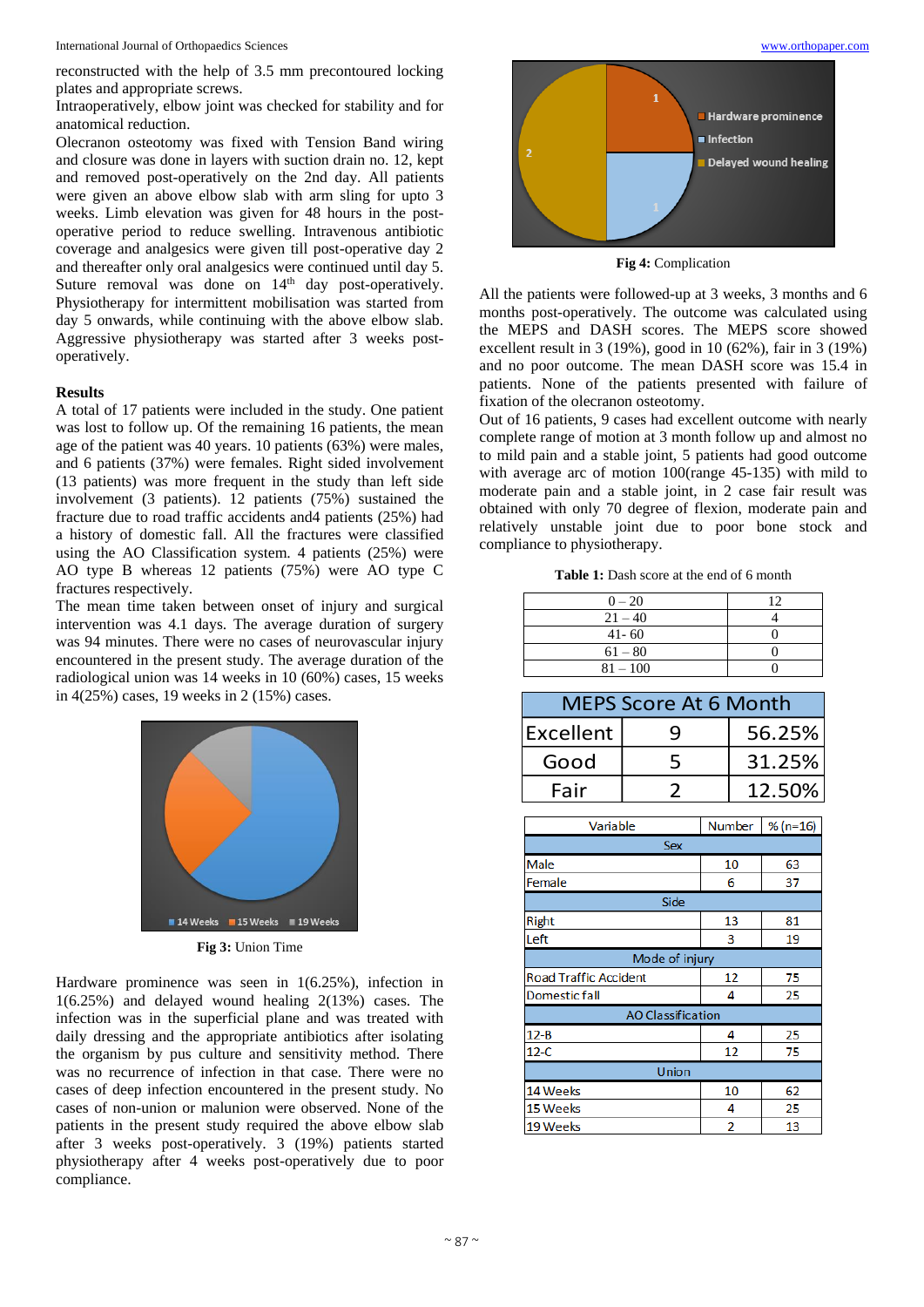# **Discussion**

The distal humerus is a triangular structure represented by the medial and lateral columns with the intervening articular surface <sup>[14]</sup> and thus, the stability depends upon this system. The ORIF method remains the standard of care in the treatment of intra-articular distal humerus fractures in the physiologically active patient [15, 16, 17]. The treatment of distal humeral fractures is complex, and expectedly, there is a high incidence of complications  $^{[18]}$ . Severe comminution, bone loss, and osteopenia, predispose distal humeral fractures to unsatisfactory results due to inadequate fixation [19, 20].

The utilization of two plates, one on the medial column and the other on the lateral column  $[21]$  is required for recreation of a stable anatomical joint. Orthogonal plating techniques evolved after a publication by Jupiter and colleagues in 1985, reported on patients having successful outcomes with ORIF of distal humerus fractures  $[21]$ . They noted that the key to surgical success was obtaining complete bony stability to permit early range of motion. It became accepted that Kirschner wire fixation alone did not provide adequate stability to treat bicolumnar distal humeral fractures [22, 23]. A high incidence of post-operative intra-articular step >1mm and angulations of >5 degrees was observed in cases treated with CRIF with Kirschner wires. In addition, Waddell and colleagues have shown that elbow immobilization of three to four weeks post-operatively leads to unacceptable stiffness [24, <sup>28]</sup>. In contrary to the study by Kumar *et al.* <sup>[25]</sup> where a 4.5 mm single LCP was used with 4 cortical screw purchase for fixation, we used a combination of 2 3.5mm distalhumerus locking platespositioned in 90 degrees or orthogonal configuration. However, studies by Shin *et al.* in 2010 and Lan *et al.* in 2013 reported no difference in outcomes between parallel and perpendicular positioning of the plates [26, 27]. This was contrary to Joshua M. Abzug et al. <sup>[28]</sup> who concluded that parallel plating may be the preferred technique for very distal humerus fracture patterns since more stability can be obtained by providing additional screws in the distal fragment. Parallel plating also offers more compression at the fracture site.  $[27]$ . It further stated that orthogonal plating may be preferred over parallel plating in cases of an anterior shear fracture where the fixation from posterior to anterior will provide additional stability to the intra-articular fracture fragments. We found that orthogonal plating was a better method for maintaining reduction owing to its triangular framework.



**Fig 3:** Radiograph of elbow AP and LAT view (A) Pre- Operative xray (B) Immediate x-ray (C) 6 Weeks

#### **Follow up**

The elbow joint is a highly mobile joint offering flexionextension from 0-135 degrees. The main complications around the elbow joint are infection, delayed wound healing and hardware prominence [12]. Use of NSAIDs and strict limb elevation in the immediate post-operative period kept the incidence of infection in the present study in line with the already published literature. A large incision with large amount of soft tissue dissection and handling causes delayed wound healing due to decrease in localised vascularity. However, adequate visualisation due to the olecranon osteotomy approach decreased soft tissue handling and kept the incidence of delayed wound healing within acceptable limits. Hardware prominence decreases patient satisfaction and may cause pain during physiotherapy in the postoperative period. Further repeat surgeries are required in patients due to hardware prominence  $[\tilde{9}]$ . However, due to use of standardised 3.5mm precontoured locking plates, as put forth by the AO group, the incidence of hardware prominence was low. None of the patients in the present study underwent implant removal procedures.

Ulnar nerve injury is very common in distal humerus fractures. The time of injury can be at the time of trauma or during the surgical intervention. Trauma to the nerve can be due to the fracture fragments themselves or during the handling of the nerve during the surgery. Ulnar nerve transposition is an added step but has shown no benefit as reported by Sanchez-Sotelo *et al.* [4]. The olecranon osteotomy approach offers better visualisation of the ulnar nerve thus allowing the nerve to be identified, tagged and retracted before the beginning of the reduction of fracture fragments [11]. There was zero incidence of ulnar neuropathy in the present study.

Infections at the incision site both in the superficial and deep planes is a complication with distal end of humerus fractures. Adequate antibiotic coverage, thorough wash before wound closure, and exclusion of patients with Type 3 compound injuries by Gustilo-Anderson classification lead to zero incidence of infection in the present study.

There are two main approaches put forth for access to the distal humerus fracture namely, extensor mechanism-on method and the olecranon osteotomy approach. The extensoron mechanism approach preserves the neurovascular supply of the triceps and the anconeus but does not offer adequate visualisation of the fracture site. Further, the chances of triceps avulsion were reported to be higher. The olecranon osteotomy approach is tedious but offers complete visualisation of the fracture site. In 1969, the olecranon osteotomy approach was popularized by Cassebaum though MacAusland had described this technique as early as in 1915. There are several modifications to this technique, such as the chevron-shaped osteotomy, which is commonly advocated by the AO group  $[11]$ . The chevron osteotomy increases rotational and translational stability at the time of surgery and increases the contact area for achieving the bony union. Failure of bony union is a complication of the olecranon osteotomy approach. None of the cases performed with the trans olecranon approach, reported with non-union as a complication as observed by Ring *et al.* Gofton *et al.* recommended utilizing a contoured 3.5mm reconstruction plate tofix the olecranon osteotomy, as it provided the most reproducible results in their series. Their study also reported a zero incidence of nonunion, and also no isolated procedures for hardware removal. Taking into account the additional financial burden put onto the patient with an additional implant, in our study, the